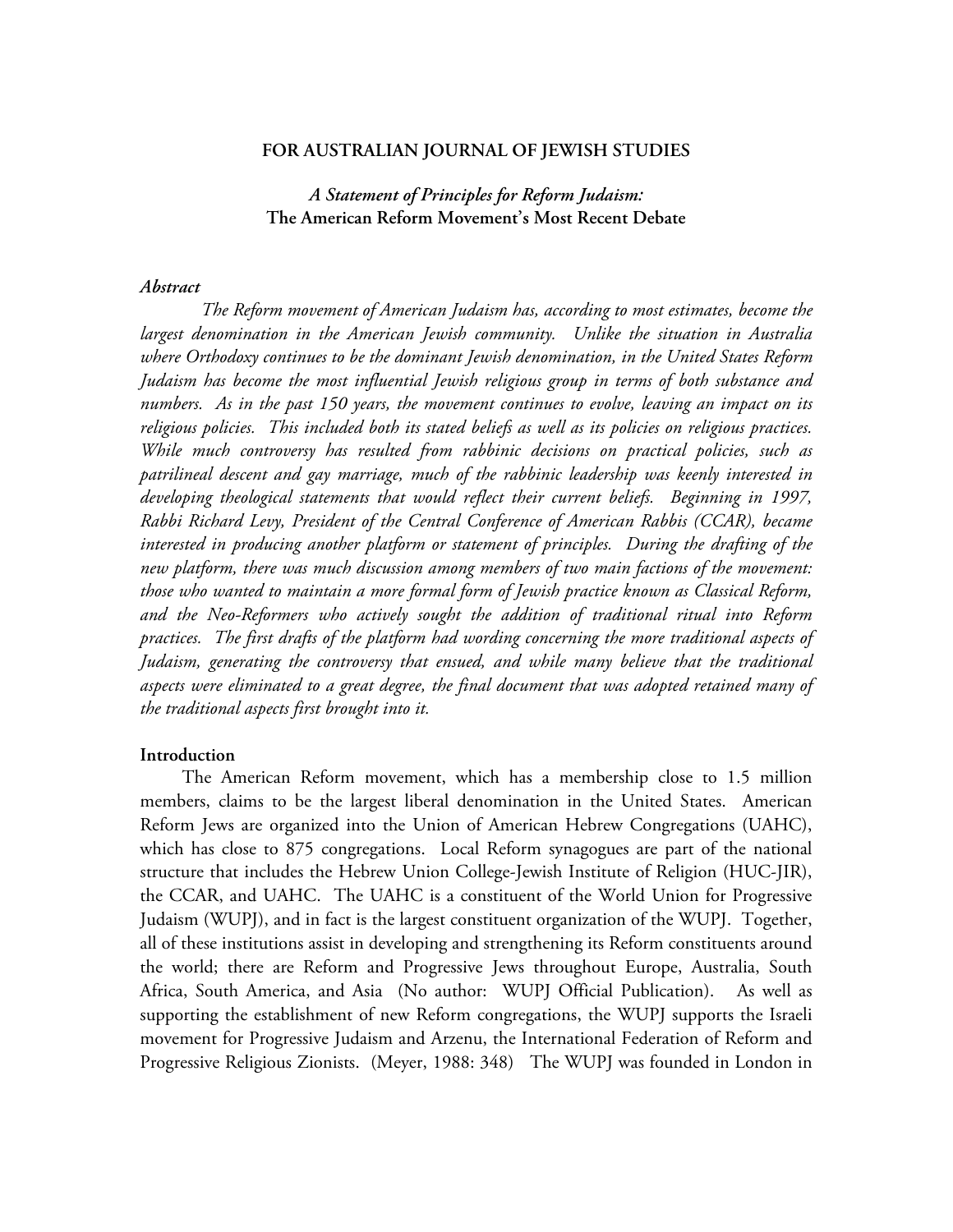1926 as an international organization to promote Reform Judaism—its ideas, practices and organizations—around the world, and is now headquartered in Jerusalem.

The CCAR adopted their new *A Statement of Principles for Reform Judaism*, popularly known as the "1999 Pittsburgh Platform," in May 1999 during its 110th Annual Convention in Pittsburgh, Pennsylvania. Despite the popular perception that a "platform" had been passed, this was not semantically accurate. There was a conscious decision made to call the document a statement of principles rather than a platform because a statement of principles would indicate where the movement stood today, whereas a platform would indicate where the movement was going in the future, and this was something that many of the rabbinic leaders wanted to avoid. Furthermore, there was a perception that platforms were more appropriate to political parties and that a religious group such as the CCAR would be better served by a statement of principles rather than a formal platform. However, for the purposes of this article, the author will use the word "platform" interchangeably with "statement of principles" for the sake of brevity.

In *A Statement of Principles for Reform Judaism* were principles that had caused much consternation in the months prior to the passing of it, and the controversy was of interest not only in the American Reform movement, but also in the entire American Jewish community. Noteworthy to this effect was the publication of a front-page article concerning the *A Statement of Principles for Reform Judaism* by *The New York Times* on the day immediately following the end of the conference (*The New York Times*, 1999: 1). Other periodicals as well reported on the importance of this document, largely because of the earlier controversy of traditionalism surrounding it, and there were various interpretations of this document put forth by the media because it questioned the meaning of the final vote. From one point of view, it was seen as a victory for the resurgence of traditionalism, but the neo-traditionalists saw it as less than they had expected and more of a compromise with those who had maintained ties to Classical Reform Judaism. The debate brought home the fact that congregants within Reform Judaism are as diverse as its numbers. Regional factors certainly play a role, but the personal religious backgrounds of the congregants are probably a more important factor. In addition, the history of the development of the different congregations also varies with several different topologies of congregations developing, each of which has its own approach to religious belief and practice. The scope of Reform Judaism is a wide continuum and while most Reform Jews practice their Judaism with a certain amount of ritual, many are virtually non-practicing Jews. At the other end of the spectrum are Reform Jews whose religious practice can be considered very traditional.

American Reform Judaism stresses personal autonomy, and because of this, when American society changes, so does Reform Judaism—within the rabbinate and the laity—as a matter of course. Studying Reform Jews and Judaism in the United States provides valuable information about other American Jewish denominations. In addition, it provides the information necessary to make a comparison with non-Orthodox movements in other parts of the world, including Australia. The author will set forth ideas about the current trends in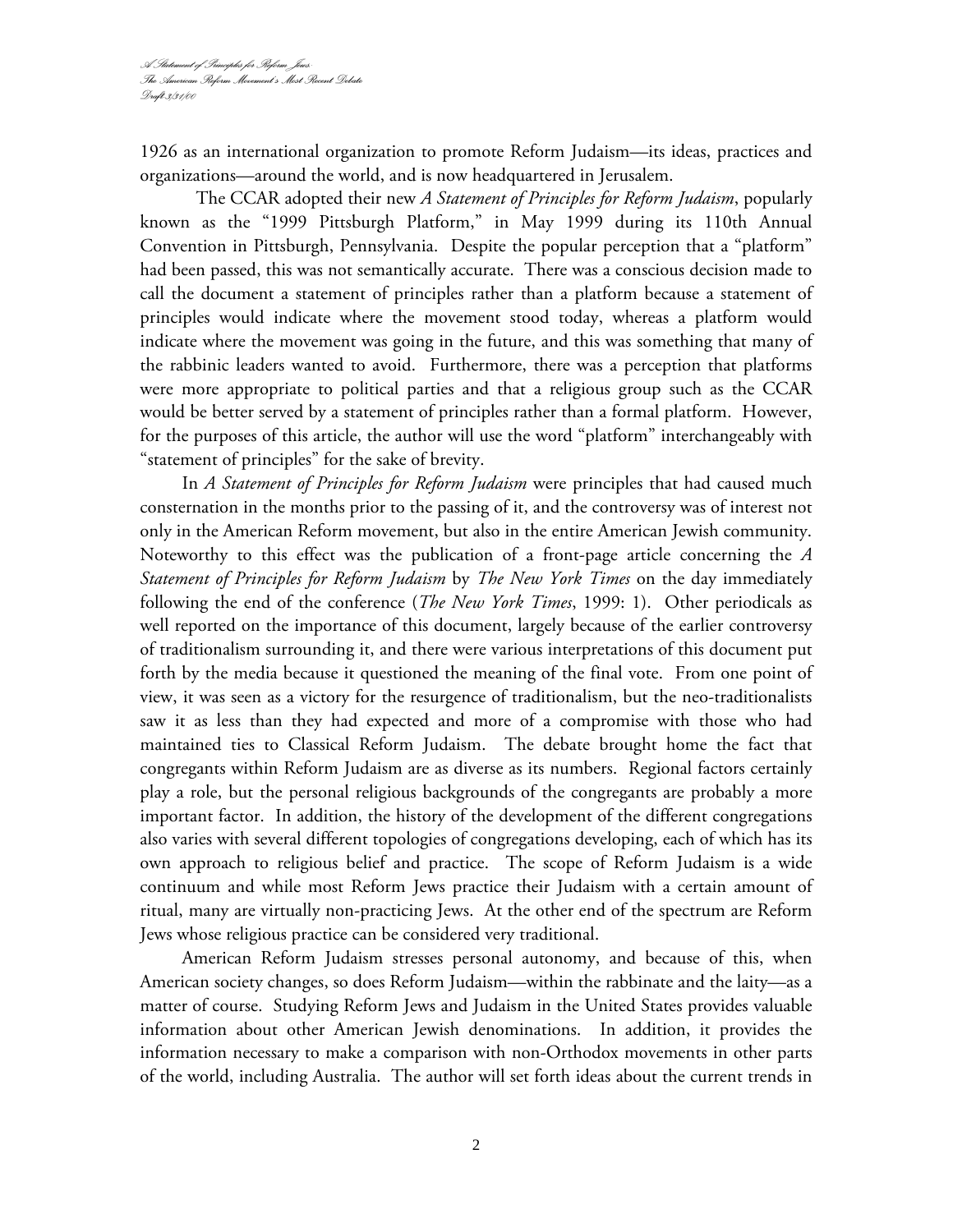the Reform movement today, and the roles they played during the diligent efforts put forth on the new *A Statement of Principles for Reform Judaism*.

## **The Recent History of the Modern American Reform Crisis**

In 1990 the National Jewish Population Survey (NJPS) discovered that even though the Conservative movement had been the leading American Jewish denomination since the 1950s or even earlier, more American Jews than ever before were saying they considered themselves to be Reform (Kosmin, Goldstein, et. al, 1991) and the numbers of Reform Jews were then greater than those of the Conservative movement. The 1990 NJPS report was a very controversial analysis in many ways and much of the analysis depended on how one counted the data. This was true in terms of the determination of 52% intermarriage rate and it was also true in terms of determining how many Jews affiliated with each of the Jewish denominations. A particular problem was whether the demographers should count people's denominational preference, or whether they should count people's denominational membership. By relying on people's religious preference, this increased the numbers of Reform Jews at the expense of the Conservative movement. But many of those who declared themselves to be Reform did not belong to a Reform temple and even among those who did belong, a high percentage of them were almost completely inactive. Nevertheless, the Reform movement fulfilled the needs of many American Jews and was seen as an attractive denominational home for many of those who had weak Hebrew skills, were looking for a non-judgmental environment, had intermarried, were gay or lesbian couples, and had been unaffiliated. Much of Reform Judaism's growth was attributable to its outreach efforts toward unaffiliated American Jews.

The NJPS survey discovered that between 1985 and 1990, 52% of all American Jews had intermarried with people from other religious backgrounds, and these spouses had not converted to Judaism (Kosmin, Goldstein, et. al., 1991). It is believed that the rising rate of intermarriages can be traced directly to the fact that Jews as people and Judaism as a religious concept were now accepted in the general American society. Since Jews no longer had acceptance issues, they had assimilated to a great degree, and this assimilation and acculturation brought with it the incredible intermarriage rate discovered in 1990. As so many Jews are marrying outside of Judaism, the Reform movement for them has become the best option for them and their families to practice Judaism because of its intrinsic autonomy and social equality (Goldscheider, 1997: 31-47).

### **The Historical Roots**

We find this same set of dynamics taking place early in the 19th Century when legal emancipation for the Jews and other minorities was taking place throughout Central and Western European countries. Those early reformers who began their new movement away from traditionalism took on the task of presenting a new kind of Judaism so that the numbers of Jews who were leaving behind their spiritual tradition would have an alternative to the strong aspects of the established traditional Judaism being practiced at that time, as it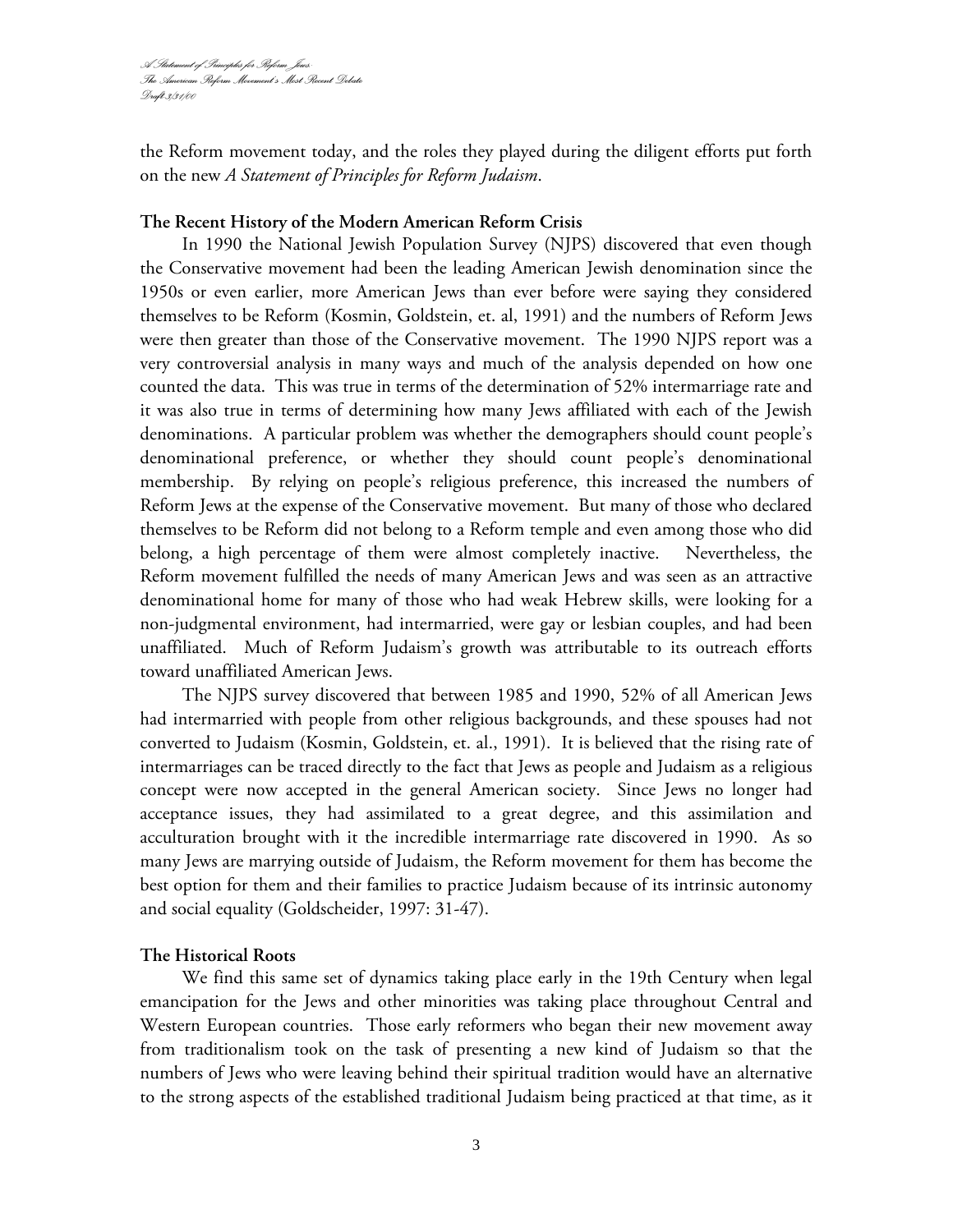had for nearly nineteen centuries (Diner, 1992: 49-56). At that time, many Central European Jews were either converting to Christianity or walking away from religious practice altogether. Legal emancipation allowed them to integrate into the political, economic and social life of their communities and nations, and many were becoming citizens in their country of birth for the first time. Living in European societies that were becoming more volunteeristic, Central European Jews had choices of how they could live and work. They were no longer bound by the long-time ghettoization that had become endemic in their societies prior to the Emancipation. The early reformers had the task of finding a way for those liberated Jews to maintain a semblance of a Jewish religious identity in the midst of this chaos of freedom on the eve of the worldwide Industrial Revolution. To many, their Jewish identities represented an encumbrance to their lives. Conversion to Christianity, albeit in many cases nominal, could enable them to move into professions hitherto closed to them, and would enable their children and grandchildren to have better lives living in a social status that would have been closed to them as Jews.

These Jews were living in a time of real renaissance and in an atmosphere of volunteerism many chose to move away from their Jewish particularism. Israeli sociologist Charles Liebman has defined volunteerism within the framework of Judaism as the devaluation or complete absence of the concept of *Mitzvah*, the religious concept of the divine commandments as established by God in the Torah. Liebman says:

The individual is urged, encouraged, cajoled into performing certain acts of a ceremonial nature and is constantly reassured that what one does is legitimate if that is what one chooses to do. Personal choice is endowed with spiritual sanctity and is in all cases (contrary to past tradition) considered more virtuous than performing an act out of one's sense of obedience to God. (Liebman, 1999: 311)

Today, American Reform leaders have found that in using the concept of volunteerism, it is the only way in which they can encourage the Reform laity to observe at least some of the ritual observances in their daily lives. And they believe that if they are to preserve a Jewish concept at all in the liberal Jewish theological movements, observance of some kind must take place. It is essential to place importance on ritual observance if non-Orthodox Jews are to preserve their rich Jewish inheritance of 4,000 years in a meaningful sense that can be passed down from generation to generation.

 Coming forward to the present day, one must understand the importance of Reform Judaism not only in the context of the world Jewish community itself, but also as its place within contemporary societies. Since the early days of the Reform movement, we have discovered that liberal Judaism thrives in societies that are essentially open and accepting of not only Jews but of all its variety of people and social norms, and where Jews have full participation in their respective societies. But in those countries where Jews are segregated from other people, liberal Judaism does not flourish as well.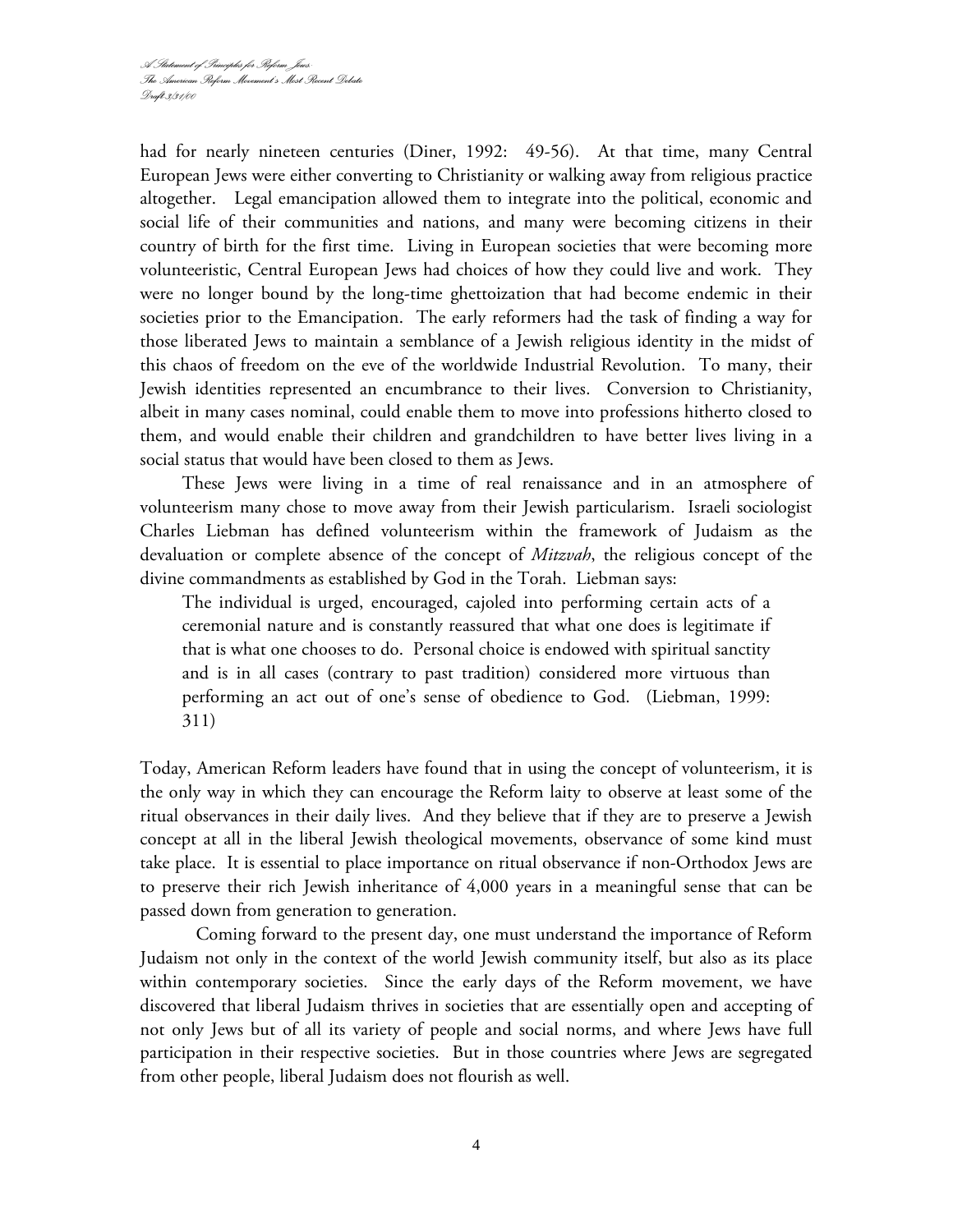### **The Adaptationist American Jew**

Although there are pockets of Orthodox Jews who have chosen to limit their acceptance of the norms of general American society, the majority of American Jews have to changing American mores and conditions of their society. Reform Judaism is primarily the denomination that is most able to adapt to changing conditions since its basic premise is that of adjustment and freedom to change with the times. Because of this, liberal, acculturated and assimilated American Jewry looks to it as the denomination that has the most to offer in terms of religious practice. In Reform Judaism it is the congregant who makes the religious decisions for his or her own life. Individual congregants decide how much ritual they will use in their daily lives, and they decide which of the *Mitzvot*, if any, they will perform or by which they will abide. But for many centuries, Jews accepted the dictate that they must perform as many of the commandments as possible all of the time.

The Ten Commandments are the foremost and best-known commandments given to Moses on Mount Sinai, but there are an additional 603 commandments (although not any one person can abide by all of them because of their specific limitations), and they are either positive (activities you should do) or negative (activities you should not do). Under the foundation for human social behavior, all Jews—and for that matter all people—accede to many of the 613 commandments laid down within the framework of the Mosaic Law. In our modern society most people, whether they are Jewish or not and whether they are aware of it or not, perform many of these commandments in the course of their daily lives. Accepting and loving only one God in one's life, honoring one's parents and the elderly, offering hospitality to guests in one's home and giving charity to the poor, marrying and raising families, visiting the sick and comforting the bereaved, maintaining fair practices in business dealings with others, judging others fairly, returning stolen goods, and treating others as one would accord to oneself are all examples of positive commandments. When one chooses not to murder another person, not to make false testimony against another person, not to steal from another, not to take God's name in vain, not to commit adultery or incest, not to use harsh words with another person or shame another, one is acting under some of the negative (prohibitive) commandments. Thus, although Reform Jews may choose not to comply with the bulk of the 613 commandments as valid in their personal lives and in the choices they make, they are essentially living their lives in accordance with a great many of those commandments. The basis for this decision on their part is that the early Reform thinkers differentiated between ethical and ritual commandments. Ethical commandments were considered divinely given and remained obligatory for eternity. Ritual commandments, such as the keeping of kosher, were not regarded as divinely given but rather were seen as practices that were appropriate for a certain time and place. Since the social and religious context had changed so much, those practices were seen as no longer binding. And so while the differences between Reform Jews and the Orthodoxy may be vast in practice and tradition, within Reform Judaism there has always been a certain amount of observance of the *Mitzvot*, although this varies from person to person.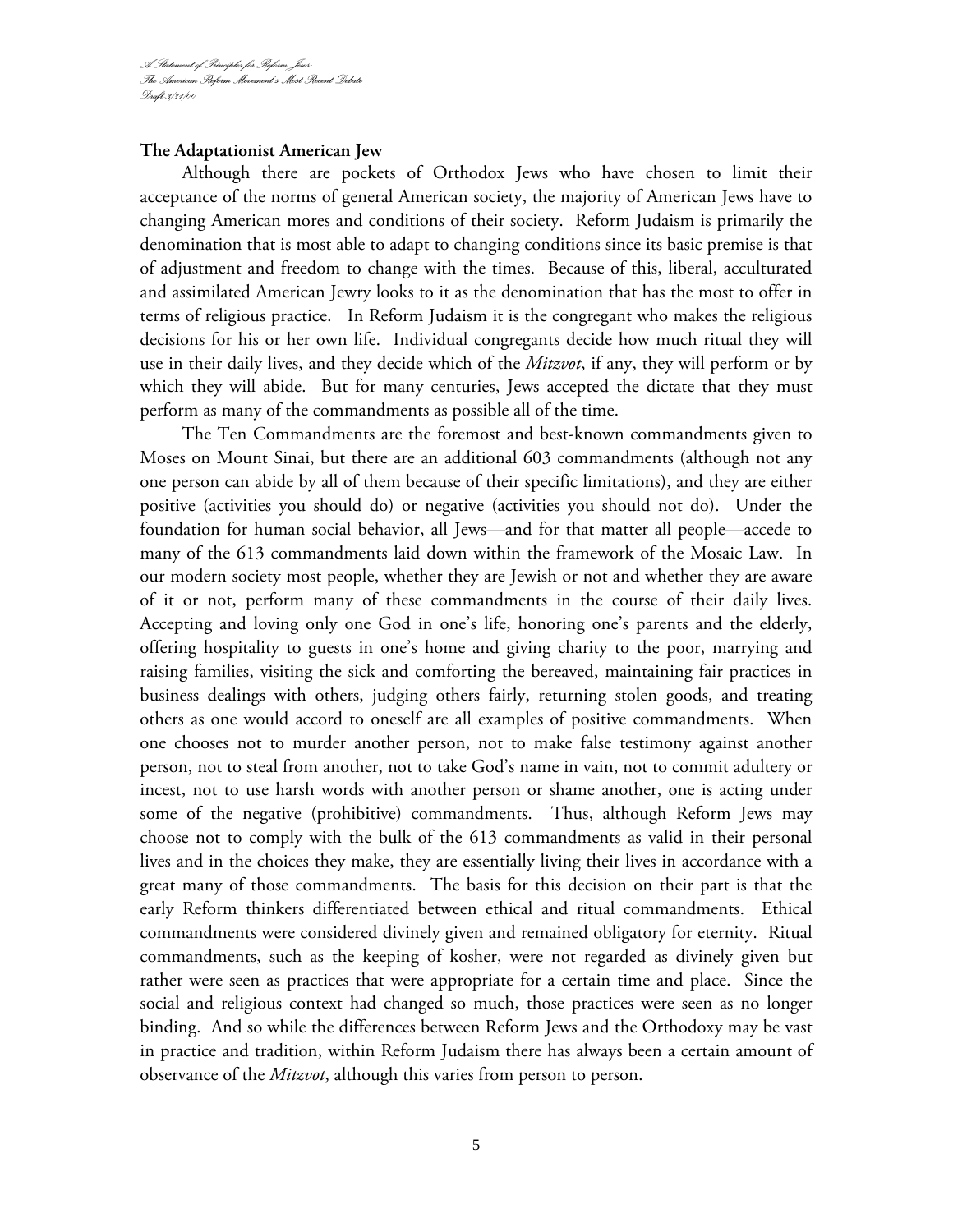## **Classical Reform Judaism**

In the 1870s Classical Reform Judaism was developed to provide structure to Sabbath services and its main features were the minimizing of ritual with special emphasis on universalism (Sorin, 1997: 21-33). It was the dominant form of Reform Judaism in the United States until the 1930s, and its leaders hoped early on that it would become the general expression of American Judaism. However, beginning in 1881 there was a vast Jewish immigration from Eastern Europe to the United States, and many of these immigrants, even those who were not observant, disliked the Reform synagogue; they believed its modern atmosphere and practices were not authentic within the historical Jewish tradition.

The 1885 Pittsburgh Platform embodied the basic tenets of the Classical Reform period and the following quote from the Platform demonstrates this:

We hold that all such mosaic and rabbinical laws as regulate diet, priestly purity and dress originated in ages and under the influence of ideas altogether foreign to our present mental and spiritual state. They fail to impress the modern Jew with a spirit of priestly holiness; their observance in our days is apt rather to obstruct than to further modern spiritual elevation (Jacob, 1985: 105).

Because of the distaste for American Reform Judaism by the Eastern European immigrants, the movement remained a small denomination during the period covering the end of the 19th and beginning of the 20th centuries, and members of American Reform congregations were mostly American born Jews of Central European backgrounds, many of whom had become quite affluent. Rabbis in the Reform synagogues were preaching their universalistic messages, and continued to minimize traditional practices.

Beginning in the 1930s, however, some of the Reform leaders began to sense a call for a return to some traditional aspects of Judaism. When the Nazi Party in Germany came to power in 1933, it became difficult for Jews worldwide to believe that Jew and Gentile could go on working together for a better world in universal brotherhood. It became apparent throughout the mid-1930s that the world Jewish community would need its own homeland, and although Zionism had been discussed in the decades prior to this time, discussions about it grew in importance within the Reform movement and the movement's original negative stance toward political Zionism changed in the 1930s to neutrality, leaning in the direction of support. Reform leaders realized that a homeland would be needed for the millions of Jews who faced persecution and possible violence, even though at that time they had no idea of the enormity of the tragedy that would encompass European Jewry during the Holocaust in the years from 1933 to 1945. Reform leaders saw the importance of building a homeland not only because of the events taking place in Europe but because many Eastern European Jews had come into the movement, and many of them identified themselves strongly with world Jewry in very ethnic terms. Increasing numbers of Reform rabbis now working within the movement had come from Eastern European backgrounds as well, and throughout the movement, Judaism was being presented as a form of Ethical Monotheism, which was a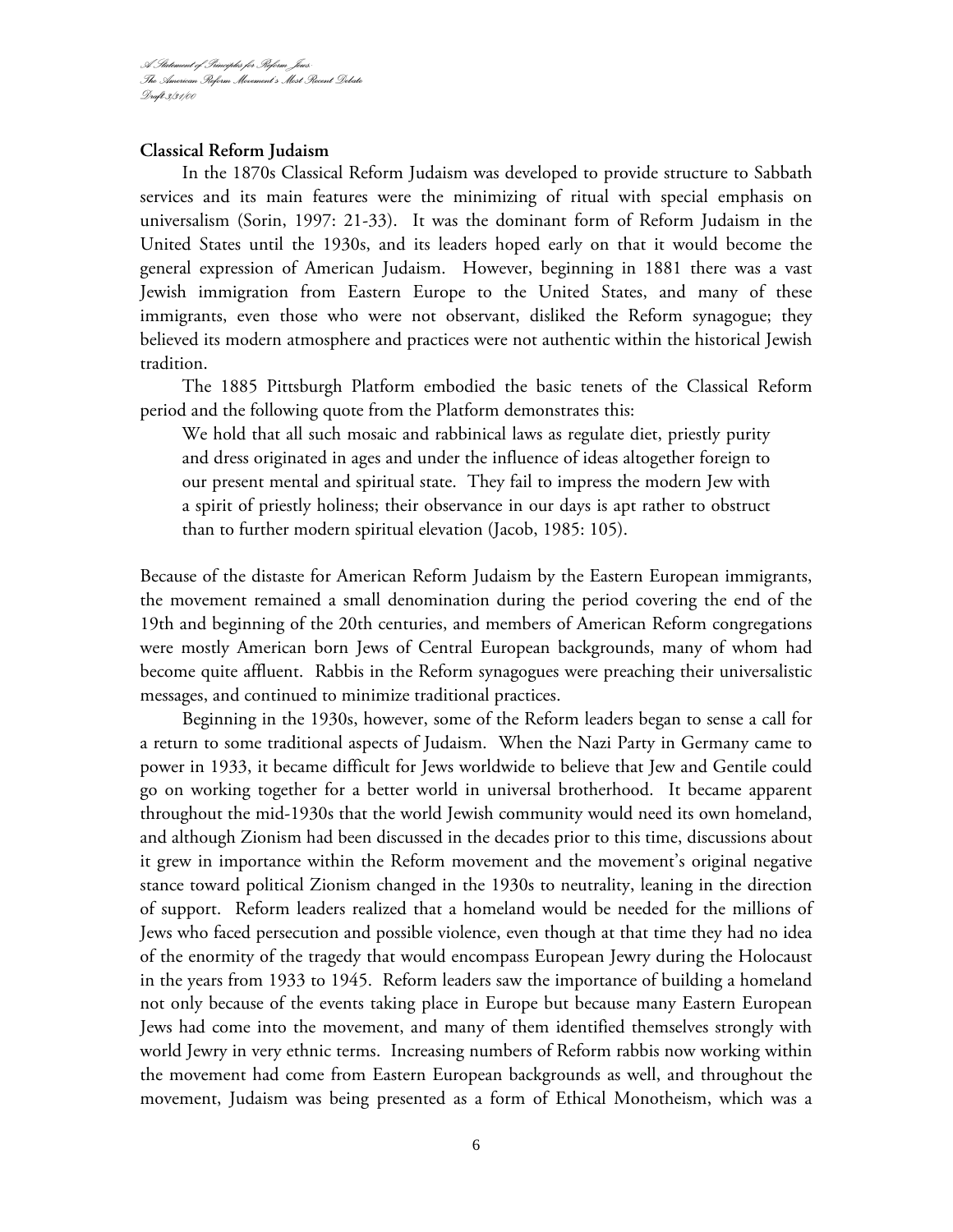hallmark of Classical Reform. Ethical Monotheism stressed that the belief in one God should lead to high ethical behavior. It was very much attached to the idea of a prophetic Judaism that should and would motivate Jews to fight for the rights of oppressed peoples. At the same time the Reform movement began stressing that the American Jewish community had a responsibility to help the European Jews under fire from the forces of Hitler's Third Reich. This is when the pendulum of Classical Reform Judaism swung away from its universalistic approach and moved toward the middle in its outlook (Meyer, 1988: 296- 334).

## **Reform Judaism Today in the Individualistic American Society**

Although there are many challenges the Reform movement must address in the coming years, there is one central question that must be asked: Can liberal Judaism thrive in an individualistic society? Because of the basic nature of the liberal American society, volunteeristic options abound, and most Reform congregations find themselves in a situation where *Shabbat* services are attended by small numbers of its congregants on any given Friday night*.* Worse, the vast majority of the membership ignores educational programs produced in many Reform synagogues. The small numbers are accepted as the norm in most congregations, and it is seen as concrete evidence that Reform Jews do not consider synagogue attendance as obligatory in any way. This is true as well in some American Orthodox congregation as well, but American Jewry cannot continue to construe this behavior as normative religious behavior and still be able to perpetuate Jewish a vibrant Jewish communal life. While on the surface it may seem that with the autonomous features of the Reform movement, congregants have the right to forego *Shabbat* services—and they do as an inherent right as Reform Jews—but in the end, the spiritual health of the congregation will suffer.

Simultaneously with the issue of fewer numbers of congregants involved in congregational life is the perceived impression that the status and influence of the Reform rabbinate is lower than it was during the preceding decades. While the theological focus of the movement has ebbed, the therapeutic benefits of one's congregational membership have grown. While the Reform movement has seen its membership numbers growing, it has made a lateral move from that of a theological house to a social service agency for its congregants. Since the focus of the Reform synagogue is no longer primarily theological, it is at risk of losing its membership whenever social trends change, and even though within certain areas of the Reform movement there is much religious energy at work, apathy among many congregants continues not only to tear down the health of most Reform synagogues, it also leads to alienation and disaffiliation among those whose interest in Judaism has moved into a more pragmatic phase, that of a Jewish civil religion.

Most American Reform Jews today grew up in the 1950s through the 1970s, and a Jewish civil religion more appropriately fits their needs. American sociologists such as Robert Bellah and Jonathan Woocher have written about civil religion in American society (Bellah, et. al., 1996) (Woocher, 1986: 63-103). Jonathan Woocher applied the concept of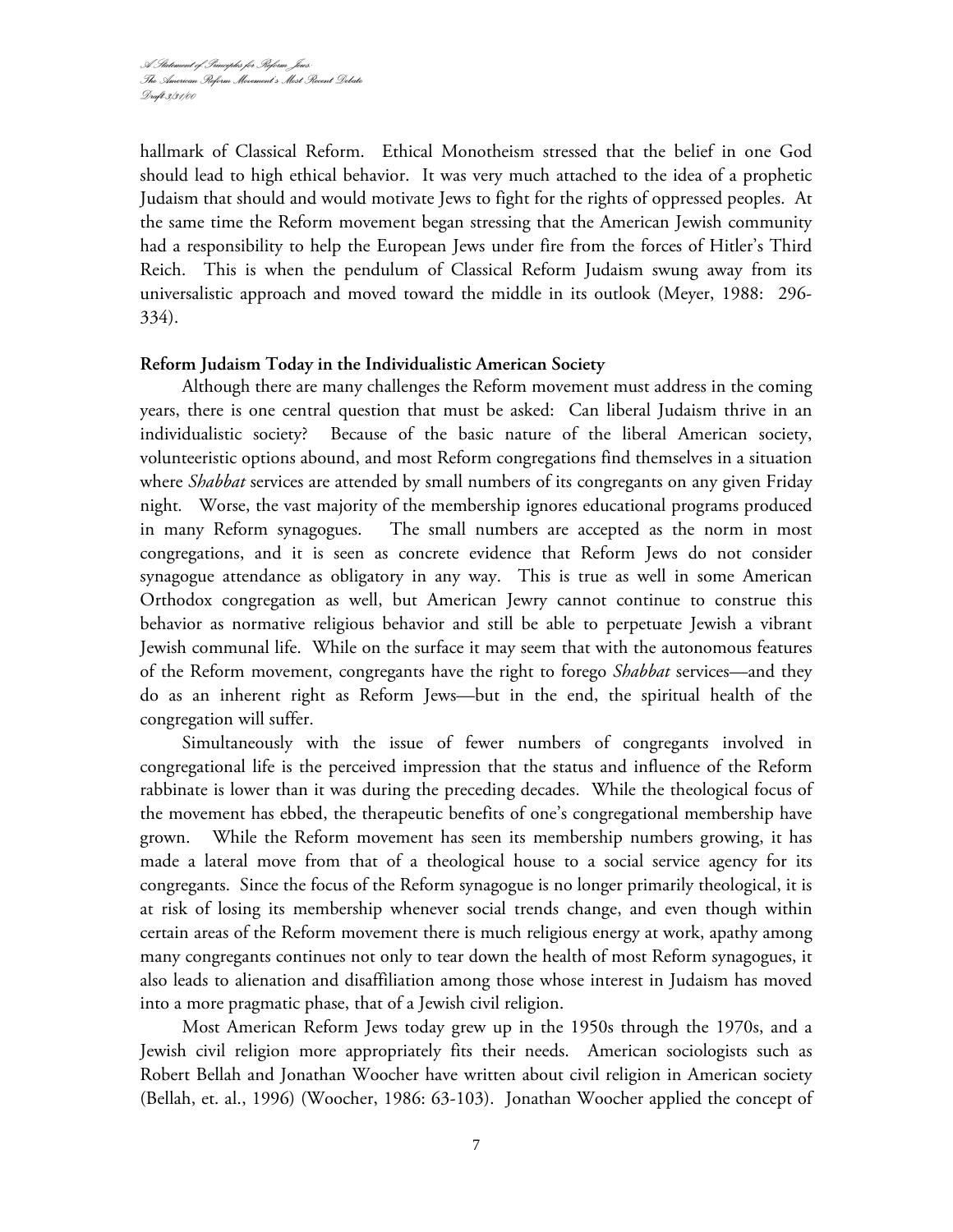civil religion to American Judaism, and wrote that American civil Judaism affirms seven major tenets in Judaism: (1) The unity of the Jewish people, (2) Jewish mutual responsibility, (3) The importance of Jewish survival in a threatening world, (4) The centrality of the State of Israel, (5) The enduring value of Jewish tradition, (6) The importance of charity and social justice, and (7) The importance of American-ness (Woocher, 1986: 63-103). But even an American civil religion cannot be sustained in the face of apathy, and as American society changes, so has it (Woocher, 1999: 21). An American Jewish civil religion cannot be used as the sole basis for Jewish identity because of its inherent distance from Jewish tradition, and it is difficult to pass on such an identity to the next generation and the next one after that (Susser and Liebman, 1999: 61-89). Many younger Reform Jews are not compelled to attach themselves to the ideas of the civil religion. Indeed, why should they? Even though many young Jews have come from families of mixed loyalties, traditional and non-traditional, these traditions have been left behind in the ensuing decades, and they now have less commitment to continue with their families' historical connections.

Replacing this historical loyalty is a new "spirituality"—rather than a religiosity—and many American Jews today pursue this for the existential meaning they find in it (Roof, 1994). Many believe that their synagogues have not adequately nurtured their spiritual lives, that their leaders have hoped instead that religious commitment to one's historical faith would be sufficient. As a consequence, many American Jews are "bored" with their *Shabbat*  services and flatly uninterested in becoming involved in other synagogue activities (Goldberg, 1995: 136-141). Other Reform Jews, however, are hoping their synagogues will assist them in rediscovering the Jewish ethnic identity they seek, and the Reform movement is trying to fill the void of both of these types of congregants. Nevertheless there seems to be more of a focus on meeting the needs of the spiritual seeker, rather than the ethnic identifier. And there is a perception that there has been a void in providing spiritually satisfying religious messages and experiences that could fulfill the searcher of religious truth. To fill this void, the UAHC is providing workshops such as those presented recently at the UAHC Biennial Conference held in December 1999 at Orlando, Florida. The workshops most heavily attended were those with the following titles: "God and Theology", "Reform Worship in the 21st Century", and "Can We Pray What We Don't Believe?" An especially interesting topic was "Torah and Observance in the 'Principles of Reform Judaism'," which covered the *A Statement of Principles for Reform Judaism*, the subject of so much recent debate throughout the movement. Issues of spirituality and spiritual search were the key focuses among those who attended this UAHC conference (Cohen, 1999: 14).

# **The Demographic Crisis in the American Jewish Community Today**

There have been several writers, academic and popular, who in recent years have been discussing a serious decline in the American Jewish community in their writings. They have portrayed the crisis in American Jewry in terms of Jews vanishing from the synagogues, never to return, and in terms of self-destruction (Dershowitz, 1997), (Abrams, 1997), (Goldberg,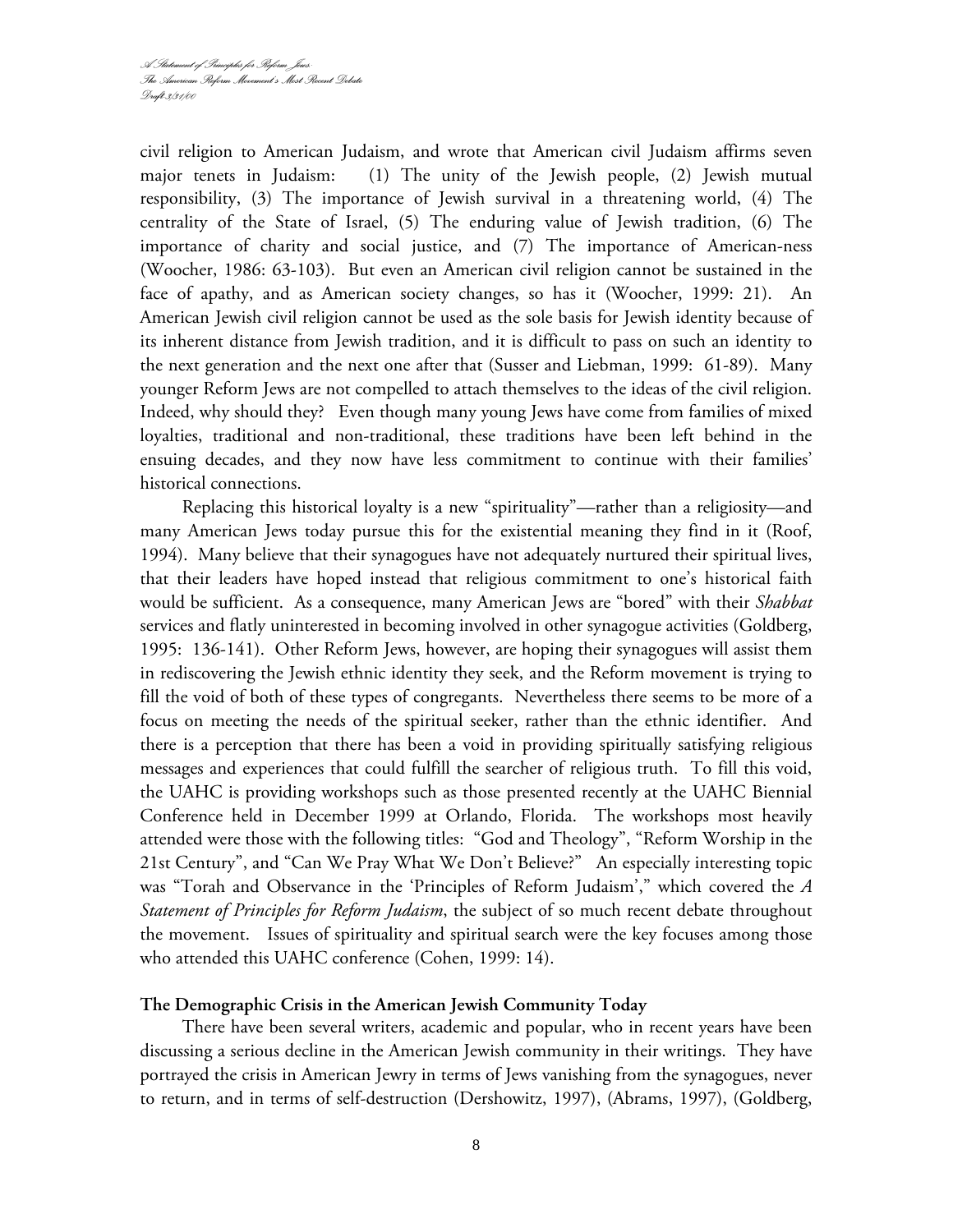1995), (Susser and Liebman, 1999). And in 1991 Rabbi Irving 'Yitz' Greenberg, a modern Orthodox rabbi, who for many years has spoken out on issues within American Judaism, wrote a very strong article for *The Jerusalem Report* shortly after the publication of the results of the 1990 National Jewish Population Survey. He titled his article: "For Whom the Shofar Blows" (Greenberg, 1991: 60). Writing about the rapidly growing crisis developing in American Jewish life, he quoted from Maimonides' *Mishneh Torah*, in which Rambam wrote that the sound of the *shofar* should serve as a wake-up call to tell people: "Sleepers, arouse yourself from your slumber." Among his many criticisms for all American Jewish denominations, Greenberg wrote:

Another group that should be having sleepless nights is American Reform. The good news for Reform is that the study shows that it's taken over as the Number One denominational choice of American Jews, especially among young, fourth generation American Jews. The bad news is the reasons for the upsurge. Poorly educated children of Conservative Jews find even the limited Hebrew in that denomination's liturgy too much for them, so they switch to a service entirely in English, or with only nominal Hebrew. Many respondents define themselves as belonging to a denomination based on their image of it without acting on their definition. So many call themselves Reform without joining a Reform temple, or following any Jewish practice. Reform's "success" bodes ill for the next generation (Greenberg, 1991: 60).

These sentiments were discussed over and over throughout the 1990s. The 1990 NJPS whether its analysis was entirely accurate or not—had precipitated a debate over the future of American Judaism. Although the Reform movement was not the only segment of the community to be criticized and to criticize itself, as an important segment of the overall community, it shared in the general chest-pounding. Furthermore, the perception that the Reform movement was the most "cutting edge" of the major denominations increased the importance of analyzing general trends in the context of its impact on the Reform movement. The perception developed that the gap between those who were committed and those who were not was widening and the Jewish community risked breaking into two, a relatively small group of highly committed Jews of various approaches and a much larger group of people of Jewish background with no Judaic loyalty or interest. Rabbi Eric Yoffie, the President of the UAHC, spoke very bluntly on this issue at the UAHC biennial in Dallas in October 1997:

Never in our history has the gap between the serious and non-serious Reform Jew been so great. Alongside those who take seriously the reality of God and God's imminence in Torah are those for whom the vision of the sacred has all but died in their souls. They are the majority, even in our synagogues (Yoffie, 1998: 18).

Speaking to a few thousand lay leaders of the Reform movement, Yoffie stressed the fact that he believed that this was a critical period in American Jewish history and that now is the time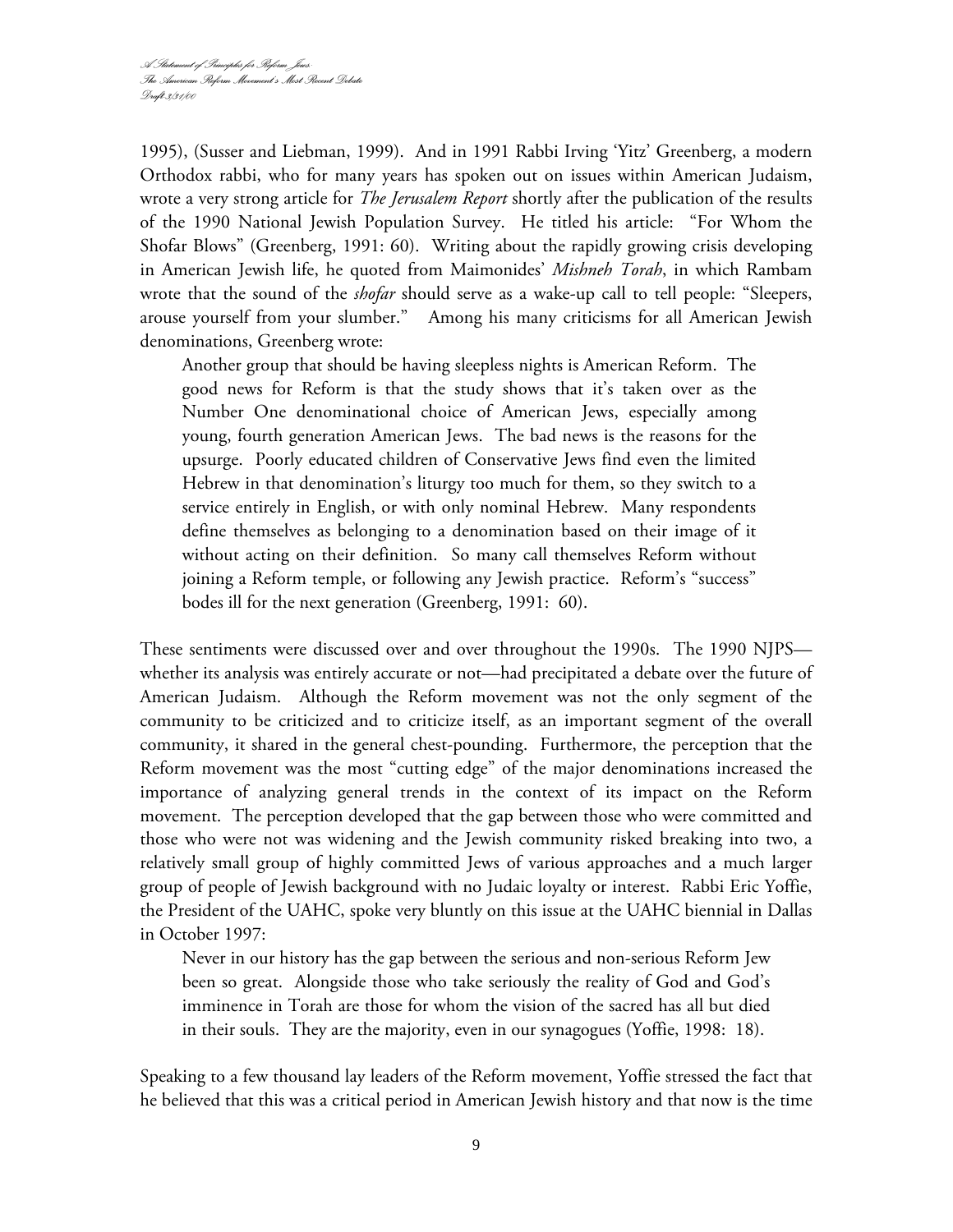to decide if the Reform Judaic heritage will be allowed to wither, or if Reform Jews will nurture it so that it can be passed on to the next generation of young Jews. He emphatically declared that the Reform movement has only a decade to "respond to the spiritual emergency that threatens to engulf us" (Yoffie, 1998: 18).

That the leader of the Reform movement, the denomination that had just achieved the status of being the largest in America, would admit to a crisis "that threatens to engulf us" is indeed an astonishing and frank admission. It lends credence to the fears of demographic dangers that face the American Jewish community. Yoffie has stated that he hopes Reform leaders will be able to persuade the people in their congregations to seriously study their Judaism. Toward this end he has initiated a Jewish literacy campaign. Yoffie acknowledges that he fears that if the laity does not involve themselves in serious Jewish study, Judaism in this country will continue to decline. He believes that the lack of Jewish knowledge is the key to the apathy and present-day decline because in past centuries serious study of the religious texts had always been the key to religious dedication. Yoffie has, however, stressed that in his view, concrete change in study and practice must precede the development of a new theoretical outline of Reform Jewish theology. He therefore was not entirely in support of putting a great deal of energy into the writing and passing of a statement of principles. Rather, he argued that the bulk of the movement's energy should be devoted to developing concrete programs that could encourage Reform Jews to study more and practice specific rituals with greater intensity and frequency. Nevertheless, the CCAR leadership moved forward with their plans to develop and vote on a new statement of religious principles.

## **The Process of Developing** *A Statement of Principles for Reform Judaism*

*A Statement of Principles for Reform Judaism* was developed in an extensive process over an 18-month period and culminated in a vote that occurred at Rodef Shalom Congregation in Pittsburgh, Pennsylvania at 11:30 a.m. on May 26, 1999, when the CCAR met for their annual conference. With a vote of 324-68, with nine abstentions, in favor of the adoption of the new document, *A Statement of Principles for Reform Judaism* was accepted. This ballot process was the culmination of more than a year of passionate and sometimes rancorous debate among members of the CCAR, as well as the Reform laity. The process began early in 1998 when CCAR President Rabbi Richard N. Levy proposed an initial draft of the statement of principles which advocated that Reform Jews consider the possibility of beginning traditional ritual practices, with the end of possibly adopting those ritual practices into their daily lives. Of course, when the draft was published, it caused a firestorm in community after community because many American Reform Jews had never been involved in these traditional ritual practices in the context of their Reform belief system. They were accustomed to viewing Reform Judaism as a religious system that stressed the ethical commandments. Levy's language and interest in promotion ritual observance was alien to everything that they had perceived as being normative Reform practice. While many had already begun moving in Levy's direction and found his statement to be both refreshing and encouraging, others saw it as deeply disturbing.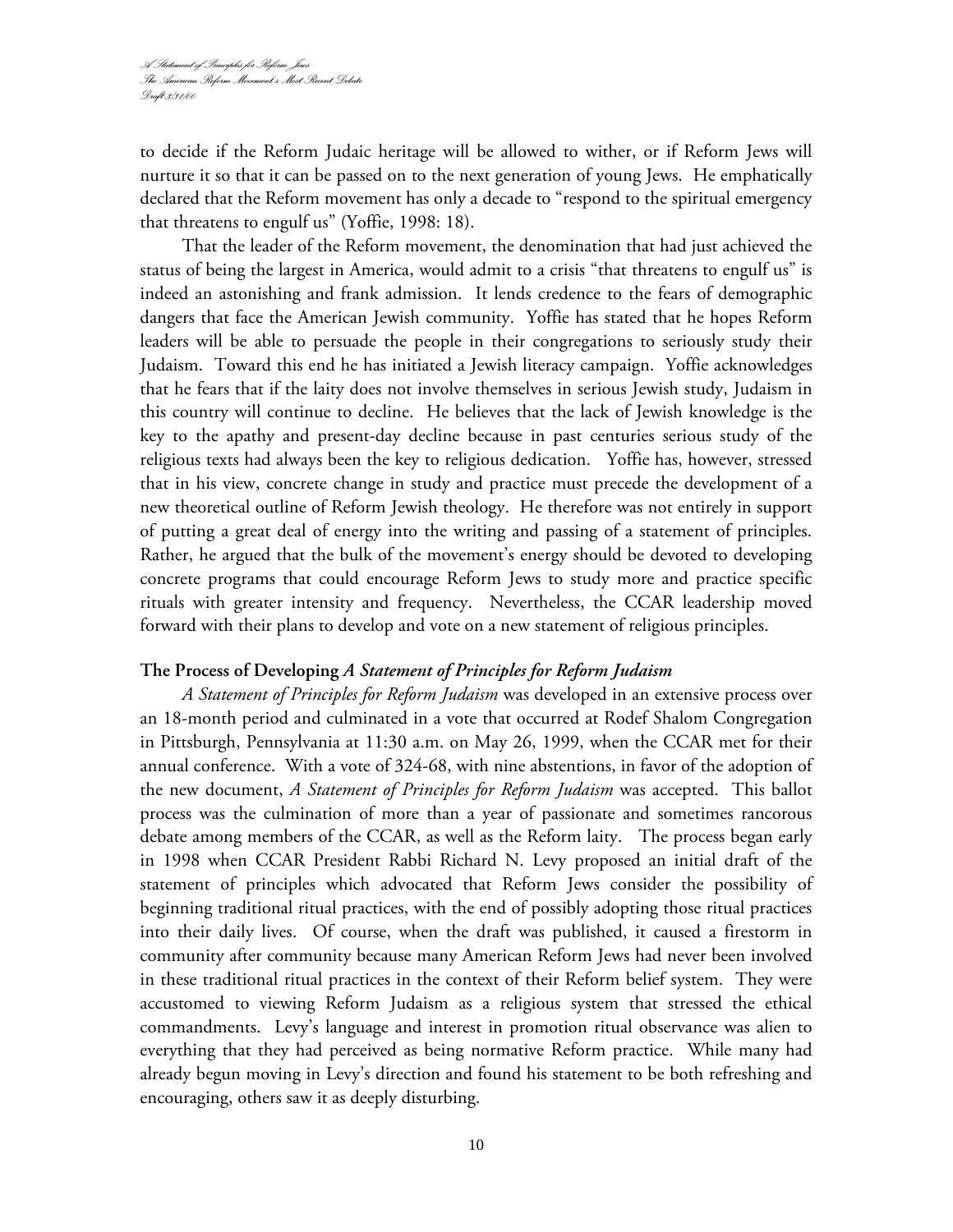*A Statement of Principles for Reform Judaism* is the fourth statement of beliefs to be passed by the American Reform rabbinate in its 150-year history. Ironically, the first platform was adopted in Pittsburgh in 1885 at the same congregation that hosted the 1999 Conference. Written by Kaufmann Kohler, it, too, was considered to be a response to the religious apathy of his times. The 1937 Columbus Platform, drafted primarily by Samuel Cohon as an attempt to encourage religious standards, was the second Reform statement of beliefs. The third declaration of Reform beliefs was presented in 1976 as the San Francisco Centenary Perspective, as a response to the self-doubt so apparent in the 1970s.

The controversy over the writing of *A Statement of Principles for Reform Judaism* raged throughout the American Reform movement and the proposed document went through six drafts. As different drafts were written, much of the wording relating to specific ritual acts was deleted in order to mollify the 20-25% of the movement's members who still considered themselves Classical Reform Jews. Suggestions that Reform Jews might consider honoring kosher dietary laws, using the *Mikveh* and wearing *tefillin* was appalling to some Reform Jews. Such ideas were seen as attacks on one's autonomous lifestyle and one's nominal religious life.

In the Winter 1998 edition of *Reform Judaism*, the official magazine published by the Reform movement, the third draft the "Ten Principles for Reform Judaism," [early name for *A Statement of Principles for Reform Judaism*] was published (Levy, 1998). On the cover of the magazine was a photograph of Richard Levy wearing his *tallit* and *yarmulke*. People's reactions to the magazine's cover, whether positive or negative, were highly charged (Bauer, 1999: 4). Many people praised the tenor of the proposed platform, while others were distressed at the proposed abrogation of positions long held by the Reform movement, and *Reform Judaism* received and published letters attacking Rabbi Levy personally. Thus was the beginning of the raging debate over the new directions the Reform movement should take. Because there was such intensity and depth in the response to this draft, Levy and other CCAR and UAHC leaders wrote a fourth draft, and this was discussed at length at the December 1998 UAHC Board meeting. For the most part this draft was accepted by most of the UAHC Board, although some of the issues were still objectionable to some of its members. Soon, however, the matter righted itself. In the words of Judge D. Davidson, a member of the UAHC Board, we see a general consensus: "The issue generated a lot of apprehension, some heat, and even some dismay, but after hearing Rabbi Richard Levy's very personal and very open presentation yesterday, the apprehension is largely dissipated and most of the heat is gone" (Davidson, 1999: 17). Shortly before the 1999 Pittsburgh Conference in May, an announcement was made that no vote would be taken at the Conference, but the Executive Committee of the CCAR reversed this decision, and a new announcement was sent to all Reform rabbis, saying that the latest platform draft would be put to a ballot during the May Conference. The leaders of the CCAR were unified in their support of Richard Levy and his new platform. They urged that it be adopted to show that the Reform movement was moving forward with a platform that would serve as an incentive for further examination and dialogue. There were those who thought these were weak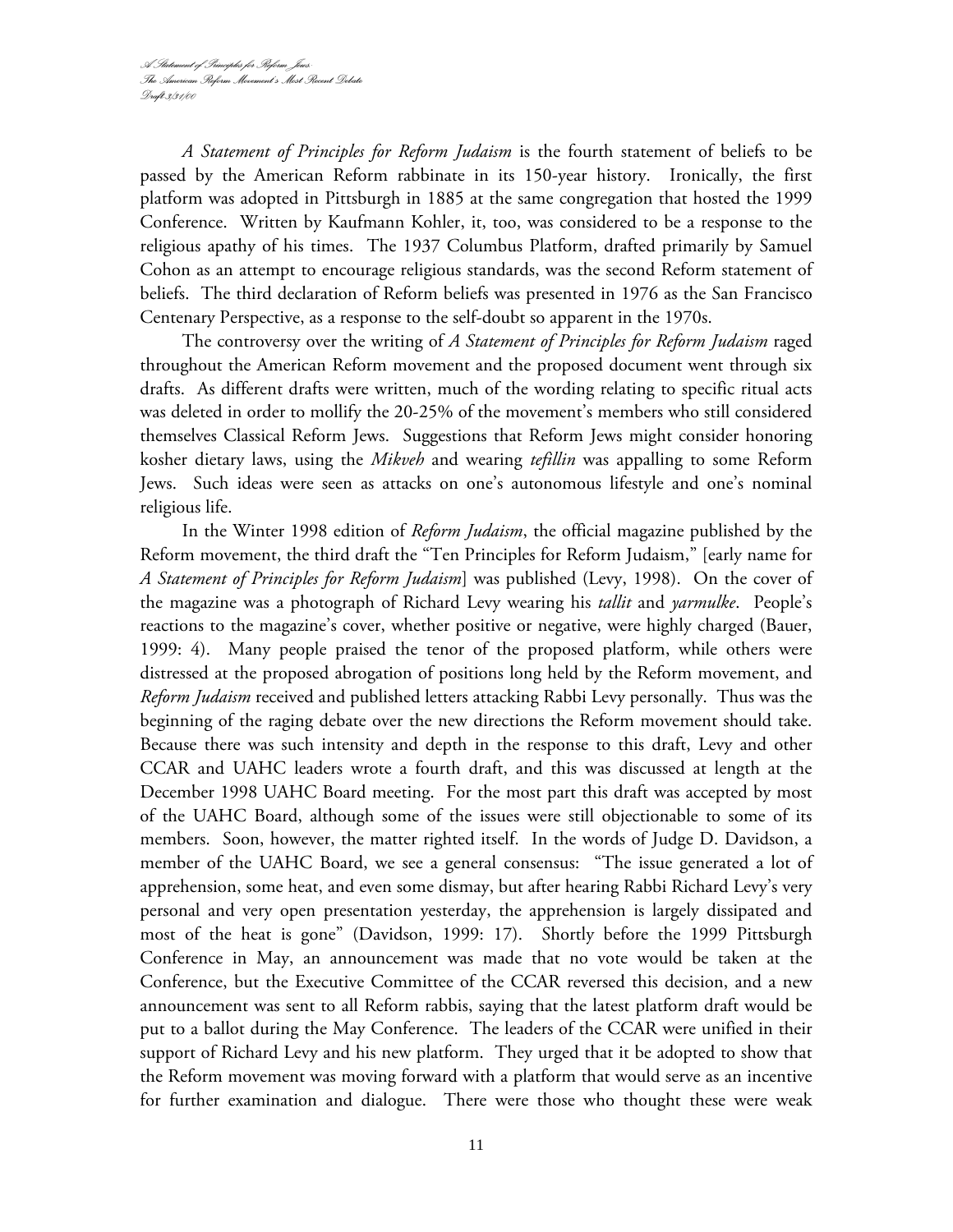arguments for the adoption of a platform, but at the Conference itself there were few in attendance who had serious misgivings about it. Much of this was due to the momentum that had been created and the expectation that the culmination of such a long process required the passing of some sort of a final document. Dissenting voices such as those of Rabbi Lance Sussman of Temple Concord of Binghamton, New York, were essentially ignored.

## **Setting Limits and Stretching Boundaries**

Setting limits and stretching boundaries seems like a dichotomy of ideas, but that is exactly what the Reform movement is attempting to do at one and the same time. It is trying to establish what kind of religious identity boundaries it should incorporate, without compromising another strong hallmark of Reform Judaism: inclusivity. Inclusivity has become the buzzword in the Reform movement. Almost every Reform congregation stresses its commitment to this concept. The feeling is widespread that for congregations to thrive in the new century, it is essential that they be open to all, including intermarrieds, gays and lesbians, Jews by choice, the unaffiliated, and so forth. Being inclusive implies accepting all while remaining non-judgmental. While it may seem obvious to many Australian readers that any religious tradition must be by definition judgmental, American Jews have so merged American liberal values into their Jewish identity, many would not accept this viewpoint. Sylvia Barack Fishman has argued that a process of "coalescence" has occurred, in which the ethnic identity construction of American Jews has become increasingly fluid. As a consequence, American Jews are no longer aware of the former dissonance between Judaic values and American liberal expectations (Fishman: 2000).

For intermarried couples and their children, the Reform movement is the foremost choice for worship and other activities because it is the only large non-Halachic American Jewish denomination that can accept such families as they are. *Halacha* is defined as Jewish law, and under Jewish law in the traditional sense, intermarried families would have to become Jewish and follow the dictates of *Halacha*, and many of them would not choose to accept this way of life. However, there has not been a standardized Reform response to the results of the 1990 NJPS, where, as was stated in the beginning of this article, it was found that 52% of all American Jews from 1985-1990 had intermarried non-Jews who had not converted. Several decades ago the Reform rabbinate and laity had generally accepted the principle of patrilineal descent, which means that children of a Jewish father can be considered Jewish. Under *Halacha*, only children born of a Jewish mother can be considered Jewish. So strong was the idea of patrilineal descent in the Reform movement, it adopted in 1983 its resolution known as *The Status of Children of Mixed Marriages*, also known as the patrilineal descent resolution (CCAR: 1983). This CCAR resolution provided the basis for incorporation of intermarried couples into the Reform Jewish community, since its wording stressed that if one parent were Jewish, the child is "under presumption of Jewish descent" (CCAR: 1983). Liberal and conservative Reform Jews have found this resolution satisfactory, since it has expanded the boundaries of who can be considered Jewish in an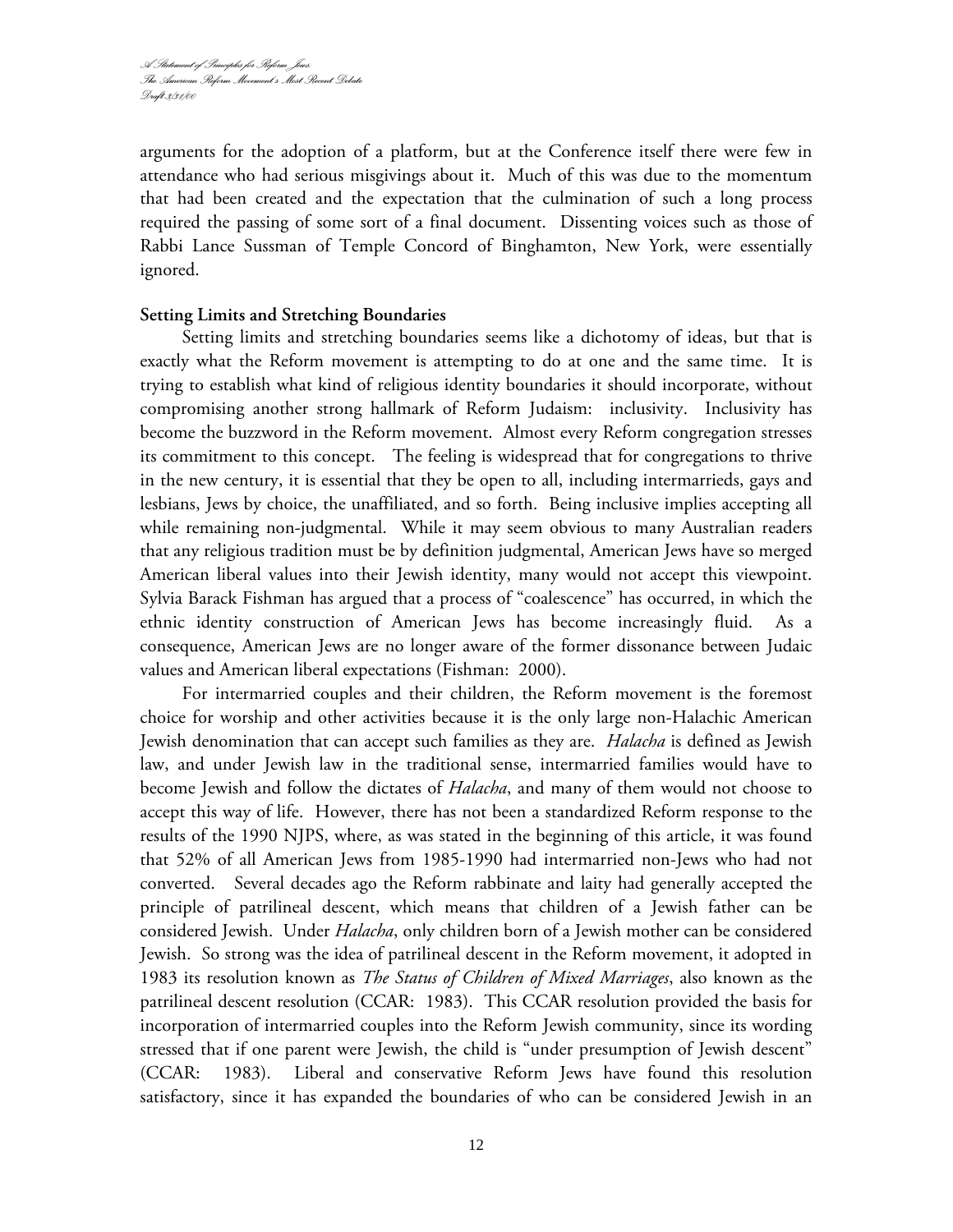intermarried situation. The added wording that requires the children of intermarried parents to be raised as Jews is a new concept, adopted for the purposes of this resolution, but it firms up the parameters under which such a child can be considered Jewish, even though this requirement is not found in *Halacha*. Under *Halacha* a Jewish child does not have to be raised as Jewish, but under the Reform resolution, this is an essential component of the child's status. The resolution brought equality to the status of both the father and mother regardless of who is Jewish. Since it was adopted, the resolution has generally been well received as a necessary and predictable move for effective outreach (Yoffie, 2000).

A high percentage of younger couples in most Reform synagogues are intermarried now, and many of the non-Jewish spouses have not converted to Judaism. The complete dynamics of having such couples actively or inactively participating in the synagogue have yet to be revealed, but in many congregations these couples are exceptionally active. This has become a positive trend in Reform synagogues across the country, but it has brought questions and concerns with it. Because of these concerns, the Reform movement has tried to guide congregations that might be struggling with issues relating to the integration of substantial numbers of non-Jews into their congregations. In 1990 the UAHC published a guide for Reform synagogues entitled, *Defining the Role of the Non-Jew in The Synagogue: A Resource for Congregations* (UAHC, 1990) in its effort to apprise congregations of some of the implications of this new trend. In the early years of this development, most intermarried couples who joined the synagogues were involved in Judaism as a religious practice. In recent years, however, this has changed to some degree, since many non-Jewish spouses have decided not to convert to Judaism, and the congregation is left with questions on how to deal with issues of ritual practice in the synagogue. Although different schools of thought have become apparent during this time, the important principles of inclusivity and autonomy has allowed each congregation to decide its own policy concerning what ritual practices can be performed by unconverted gentiles, while other questions have arisen. Can they be full congregants in their own right, or do they have to be part of the membership unit with their spouse and children? Can they participate in a *Shabbat* service, and if so, how much can they participate? Can they sit on the board of directors? Can they teach in the synagogue?

## **Conclusion**

The American Jewish community has become splintered into two main religious factions, orthodox and non-orthodox. In the midst of this the Reform movement continues to forge ahead in its quest to provide Judaic teachings that will not only nurture the souls of its laity, but also provide structure within a formidable individualistic society, so that a viable religious alternative can be preserved for generations to come in our continuously changing world.

The differences between the Reform and Orthodox movements are deep and wide, particularly in social matters, such as whether private school vouchers are legitimate, whether abortions can be performed and under what conditions, the role of women in religious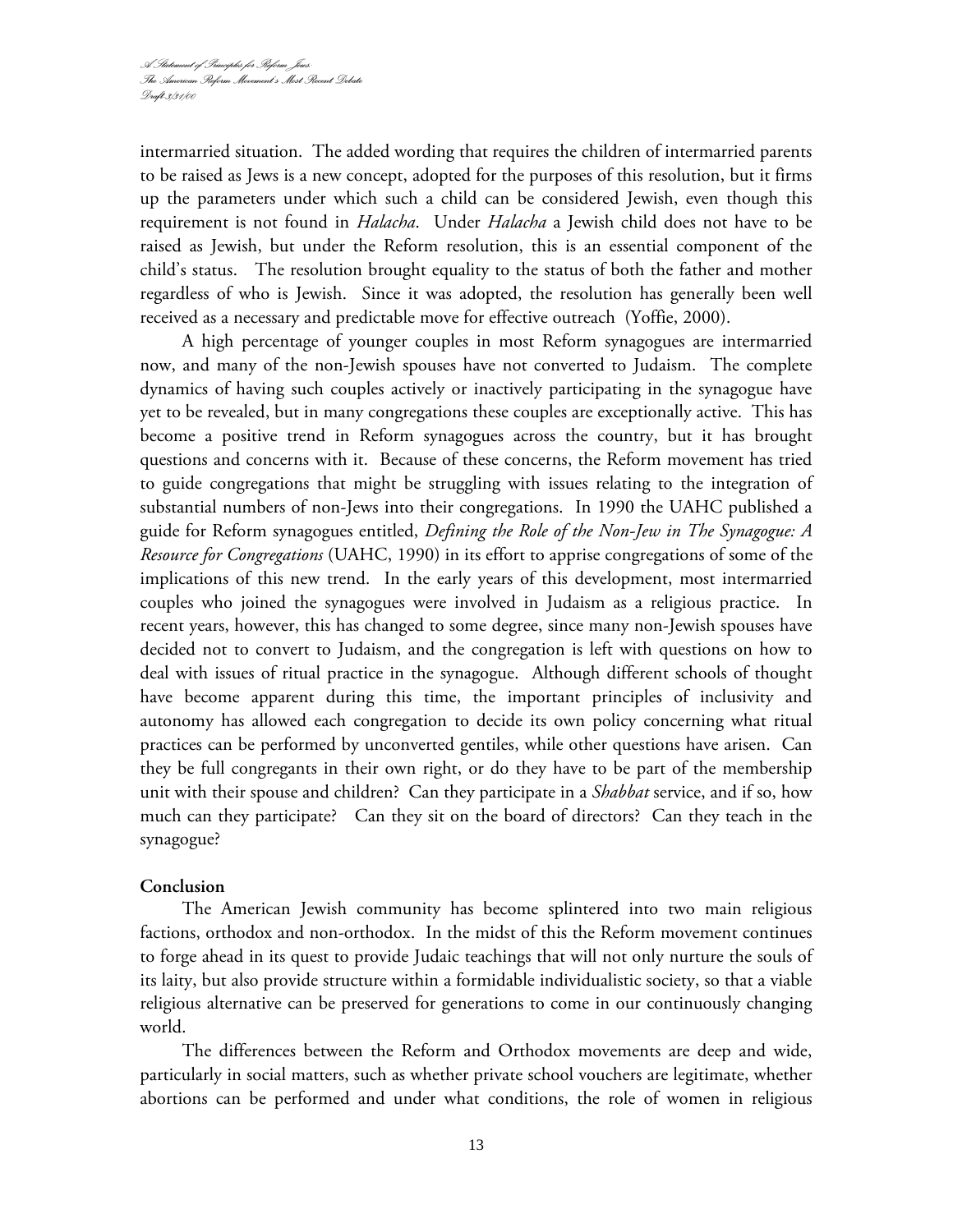practice, the issues surrounding gay and lesbian marriages under Jewish law, and the issue of capital punishment (Soloveitchik, 1999: 320-376). In the Orthodox world social issues such as these are argued and decided within the framework of the commandments of Torah. But the Reform Jewish community commonly uses autonomy as its final arbiter in any discussion of social matters, and popular words in use that substantiate this difference are pluralism, egalitarianism, feminism, and inclusiveness (Umansky, 1995: 267-283).

There is a demographic crisis in the American Reform community and its rabbinical leadership is well aware of it. To begin reversing this, the lay community of UAHC has placed much emphasis on its twofold strategy of extending outreach to the unaffiliated Jews in our communities and those people not accepted in the past, while striving to reinforce the commitment of Reform Jews to the practice of Jewish religious ritual as a means of building and sustaining religious commitment.

American cultural norms continue to influence American Jews and this contributes to the ongoing acculturation and assimilation that has contributed so heavily to the paralyzing apathy among American Jews (Heilman, 1995). With the adoption of *A Statement of Principles for Reform Judaism*, the Reform movement under strong leadership has shown that it is determined to continue to search for solutions for the widespread apathy, even through the honest investigation into more traditional practices. From an ideological point of view it remains religiously important to study and practice Judaic tradition. To continue with the Classical Reform tradition is not a genuine expression of Judaism for today's Reform Jews nor is it spiritually fulfilling for those who need more substance in their lives if their lives are to have authentic meaning.

## ###END OF TEXT###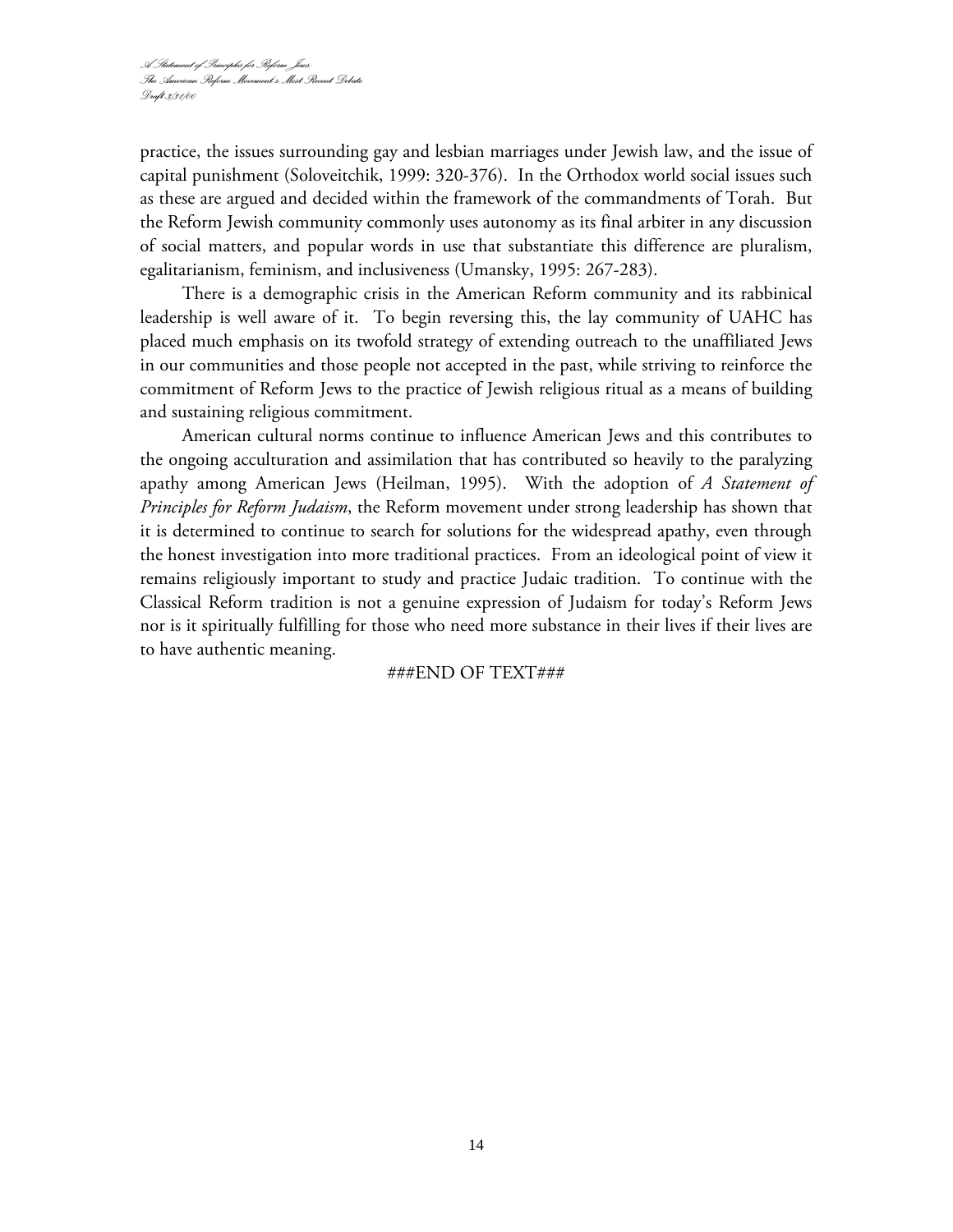#### **Bibliography**

- Abrams, E. 1997, *Faith or Fear: How Jews Can Survive in a Christian America*, New York, The Free Press.
- Bauer, B. S. Spring 1999, "Is it time to charge a new course for Reform Judaism? Reactions (letter to the editor)," in *Reform Judaism,* New York, UAHC, p. 4.
- Bellah, R. N., Madsen, R., Sullivan, W. M., Swidler, A., and Tipton, S. M. 1996, *Habits of the Heart: Individualism and Commitment in American Life*, Berkeley and Los Angeles, University of California Press.
- CCAR. March 15, 1983, *The Status of Children of Mixed Marriages* [also known as *The Patrilineal Resolution*], 19th paragraph of resolution
- Cohen, D. N. December 31, 1999, "Balancing Acts," *The Jewish Journal*, p. 14.
- Davidson, D. Spring 1999, "The UAHC Board Comments," in *Reform Judaism,* New York, UAHC, p. 17.
- Dershowitz, A. M. 1997, *The Vanishing American Jew: In Search of Jewish Identity for the Next Century*, New York, Touchstone.
- Diner, H. R. 1992, *A Time for Gathering: The Second Migration 1820-1880*, Baltimore and London, The Johns Hopkins University Press, pp. 49-56.
- Fishman, S. B. 2000, *Jewish Life and American Culture,* Albany, New York: State University of New York Press.
- Goldberg, M. 1995, *Why Should Jews Survive? Looking Past the Holocaust Toward a Jewish Future*, New York and Oxford, Oxford University Press, pp. 136-141.
- Goldscheider, C. 1997, "Measuring the Quality of American Jewish Life," in D. M. Gordis and D. P. Gary (Eds.) *American Jewry; Portrait and Prognosis*, West Orange, NJ, Behrman House, pp. 31-47.
- Greenberg, I. September 12, 1991, "For Whom the Shofar Blows," in *The Jerusalem Report*, p. 60.
- Heilman, S. C. 1995, *Portrait of American Jews*, Seattle and London, University of Washington Press.
- Jacob, W. 1985, "Authentic Report of the Proceedings of the Rabbinical Conference Held at Pittsburgh, Nov. 16, 17, 18, 1885" in W. Jacob (Ed.) *The Pittsburgh Platform in Retrospect: The Changing World of Reform Judaism*, Pittsburgh, Rodef Shalom Congregation, p. 105.
- Kosmin, B. A., Goldstein, S., Waksberg, J., Lerer, N., Keysar, A. and Scheckner, J. 1991, *Highlights of the CJF 1990 National Jewish Population Survey*, New York, Council of Jewish Federations.
- Levy, R. N. Winter 1998, "Ten Principles of Reform Judaism," *Reform Judaism*.
- Liebman, C. S. 1999, "Ritual, Ceremony and the Reconstruction of Judaism in the United States," in Roberta Rosenberg Farber and Chaim I. Waxman (Eds.) *Jews in America: A Contemporary Reader*, Hanover, NH and London, Brandeis University Press, p. 311.
- Meyer, M. A. 1988, *Response to Modernity: A History of the Reform Movement in Judaism*, New York and Oxford, Oxford University Press.